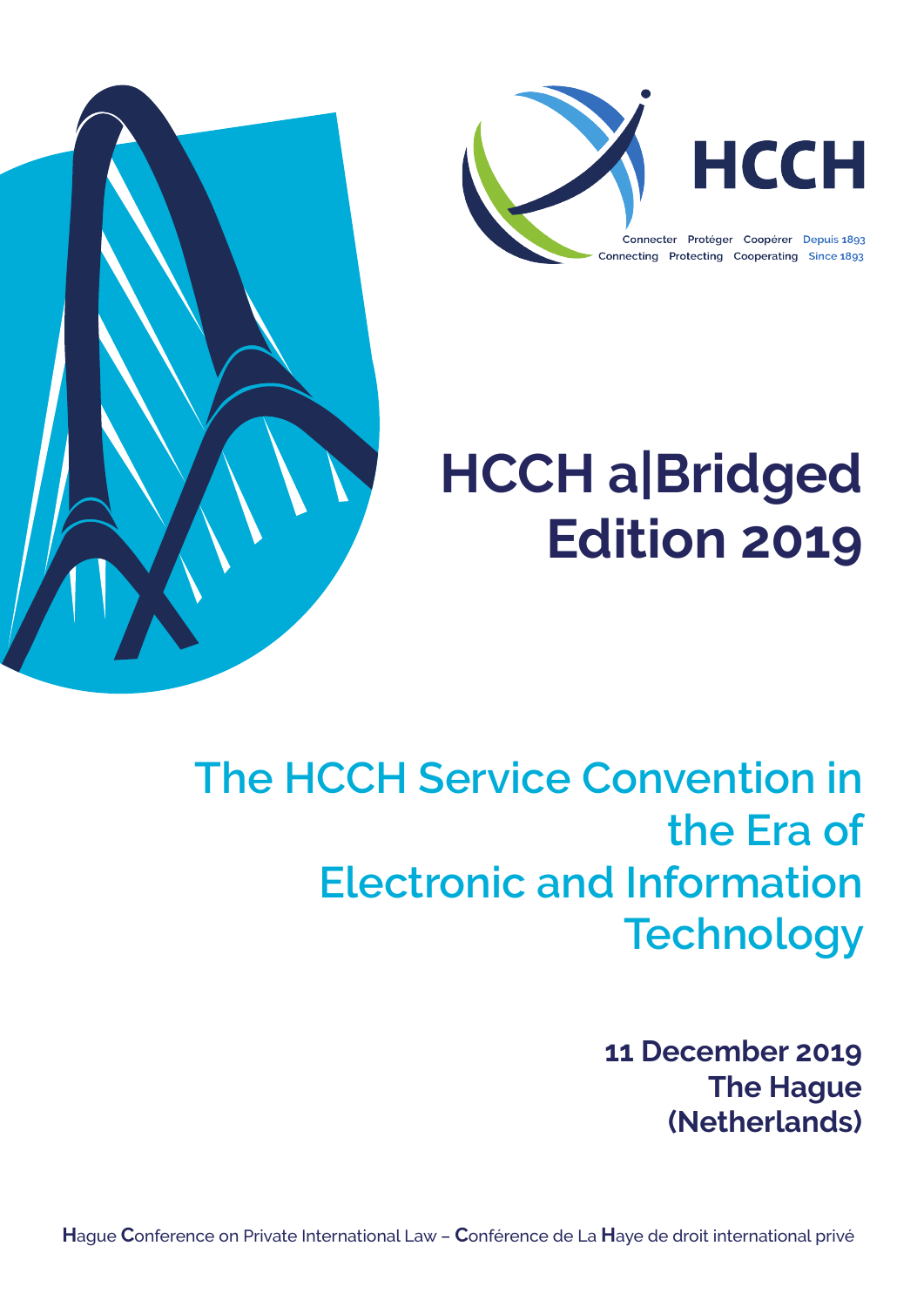**HCCH a|Bridged Edition 2019:** 

**The HCCH Service Convention in the Era of Electronic and Information Technology**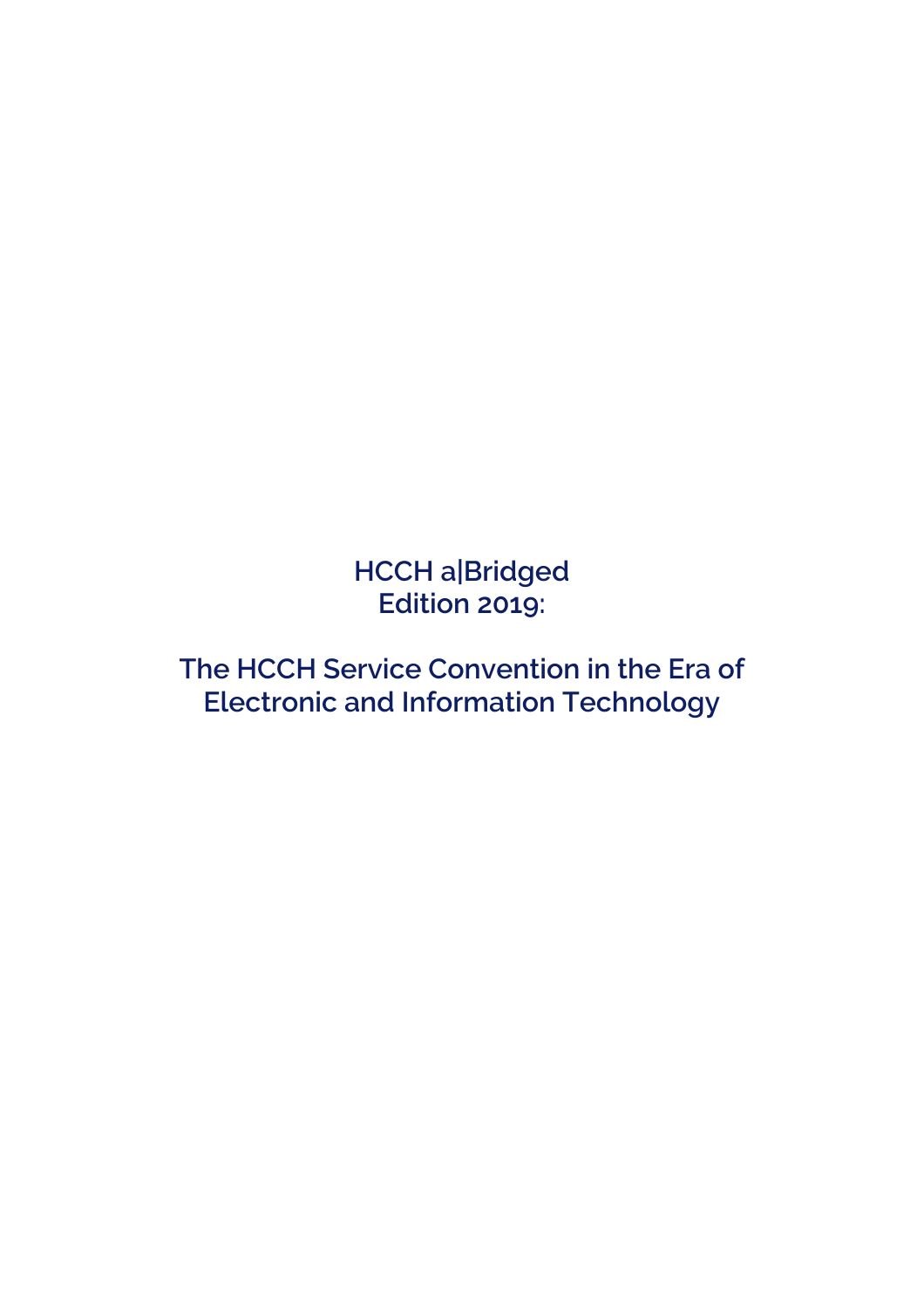Published by **The Hague Conference on Private International Law – HCCH Permanent Bureau** Churchillplein 6b 2517 JW The Hague **Netherlands** 

**& +31 70 363 3303**  $\Box$ +31 70 360 4867 secretariat@hcch.net www.hcch.net

© Hague Conference on Private International Law, November 2020. All rights reserved.

The designations employed and the presentation of material in this publication do not imply the expression of any opinion whatsoever on the part of the Permanent Bureau of the Hague Conference on Private International Law. This publication has not been formally edited.

Published in The Hague, the Netherlands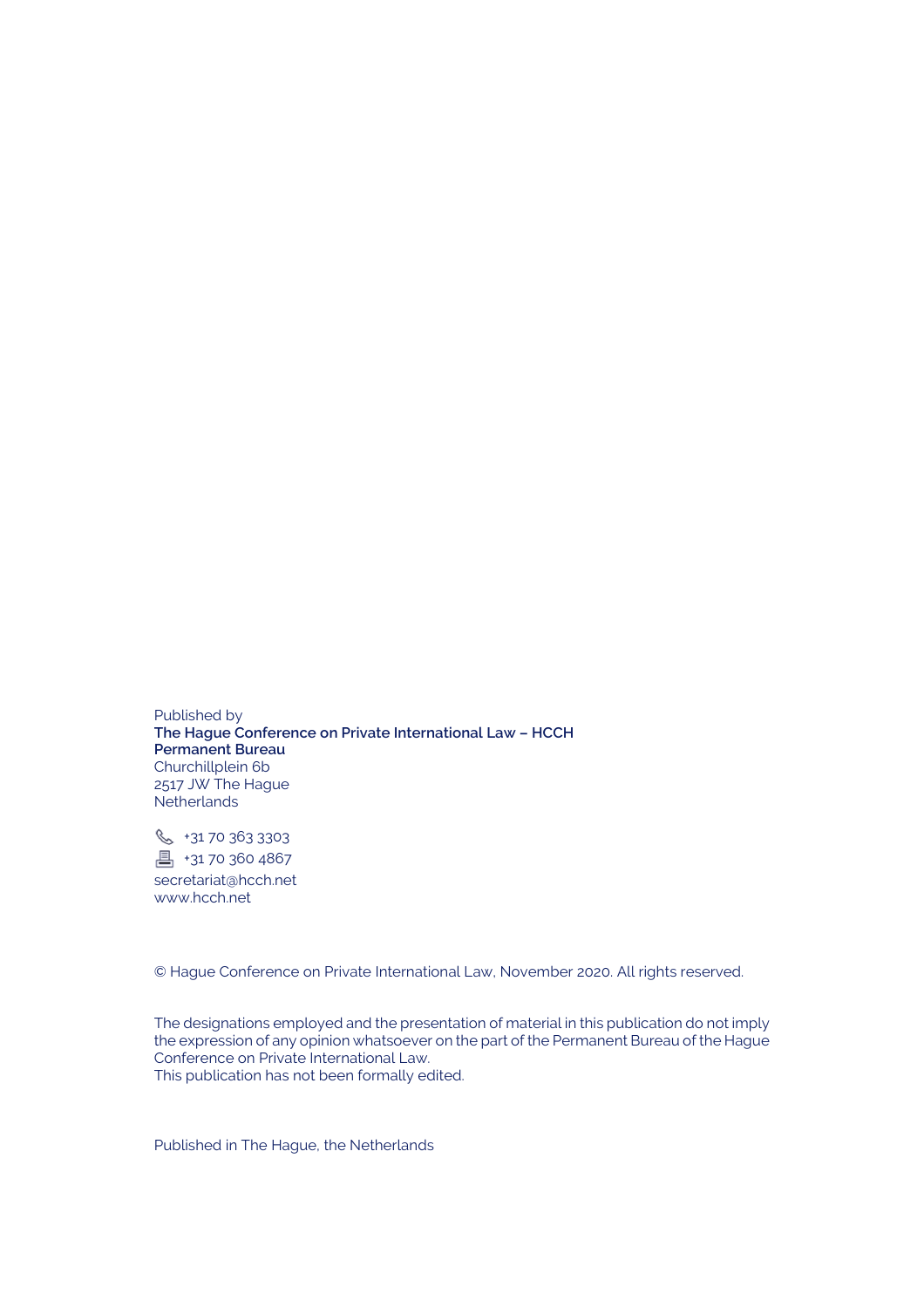#### **TABLE OF CONTENTS**

| Ч.   |                                                                                                                                      |  |
|------|--------------------------------------------------------------------------------------------------------------------------------------|--|
|      | Email as a secure means of transmission under the HCCH Service                                                                       |  |
|      | Theodore J. Folkman                                                                                                                  |  |
|      | Use of an electronic platform for communication and transmission<br>between Central Authorities in the operation of the HCCH Service |  |
|      | Katerina V. Ossenova                                                                                                                 |  |
|      | Reflections on the use of distributed ledger technologies for                                                                        |  |
|      | Emma van Gelder and Erlis Themeli                                                                                                    |  |
|      | Nationally developed IT systems and the HCCH Service Convention 26<br><b>Florian Heindler</b>                                        |  |
| H.   |                                                                                                                                      |  |
|      | David Cook                                                                                                                           |  |
|      | Yoon Jung Choi                                                                                                                       |  |
|      | Summary prepared by Lise Theunissen based on the presentation of<br>Carlos Vieira Von Adamek                                         |  |
| III. |                                                                                                                                      |  |
|      | Are you being served? Digitising judicial cooperation and the HCCH Service                                                           |  |
|      | Xandra Kramer                                                                                                                        |  |
|      | <b>Florence Guillaume and Sven Riva</b>                                                                                              |  |
|      | Is the Service Convention ready for early retirement at age fifty-five?                                                              |  |
|      | Louise Ellen Teitz                                                                                                                   |  |
| IV.  |                                                                                                                                      |  |
|      | Marie Vautravers                                                                                                                     |  |
|      | Aashna Bhikhari                                                                                                                      |  |
|      | <b>Brody Warren</b>                                                                                                                  |  |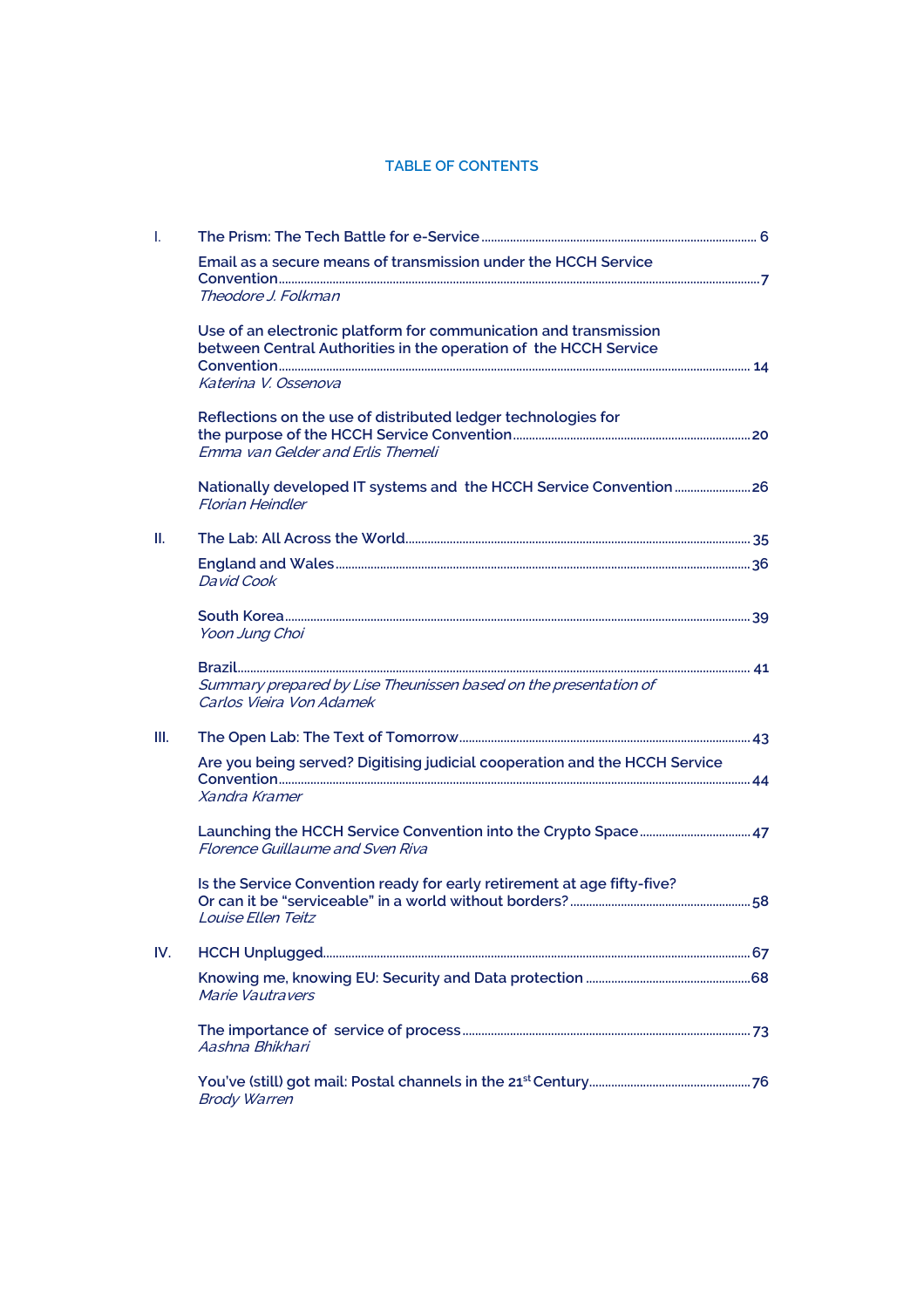|  | Christine Kalibbala                                                                                                                                                   |  |
|--|-----------------------------------------------------------------------------------------------------------------------------------------------------------------------|--|
|  | Legal documents and chains of blocks: Transmitting and storing legal<br>Summary prepared by Theophilus Edwin Coleman based on the presentation of<br>Madi Saken       |  |
|  | Ellen M. Gilley                                                                                                                                                       |  |
|  | From physical location to electronic address: Omnipresence in the era of<br>Nicolás Lozada Pimiento                                                                   |  |
|  |                                                                                                                                                                       |  |
|  | How many lightbulbs does it take to change a lawyer? Future-proofing<br>the HCCH Service Convention in the Era of Electronic and Information<br>Gérardine Goh Escolar |  |
|  |                                                                                                                                                                       |  |
|  | Summary Programme of HCCH a Bridged Edition 2019: The HCCH Service<br>Convention in the Era of Electronic and Information Technology -                                |  |
|  |                                                                                                                                                                       |  |
|  |                                                                                                                                                                       |  |
|  |                                                                                                                                                                       |  |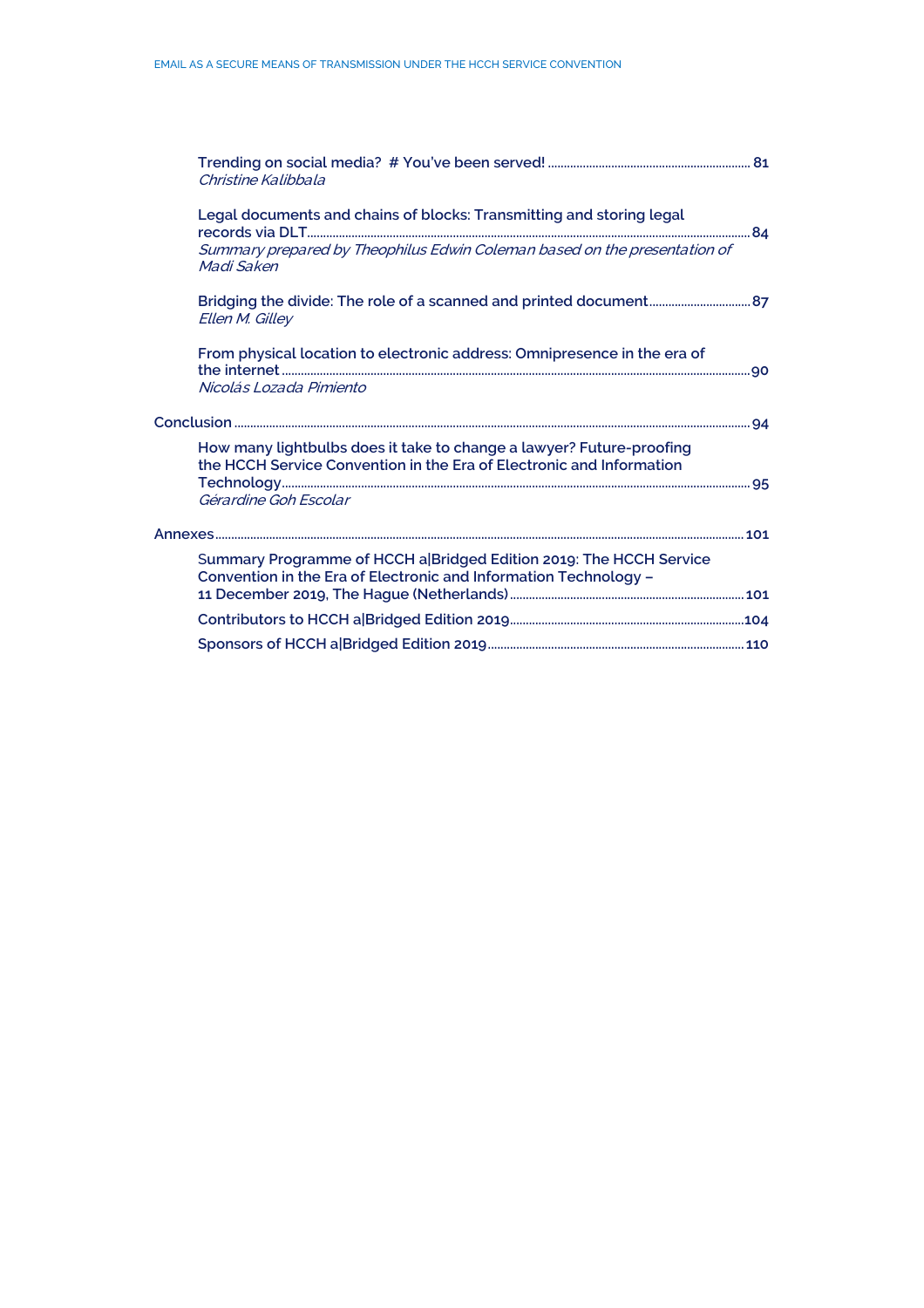

This section is an academic examination of the HCCH Service Convention and how it will operate in the world of tomorrow.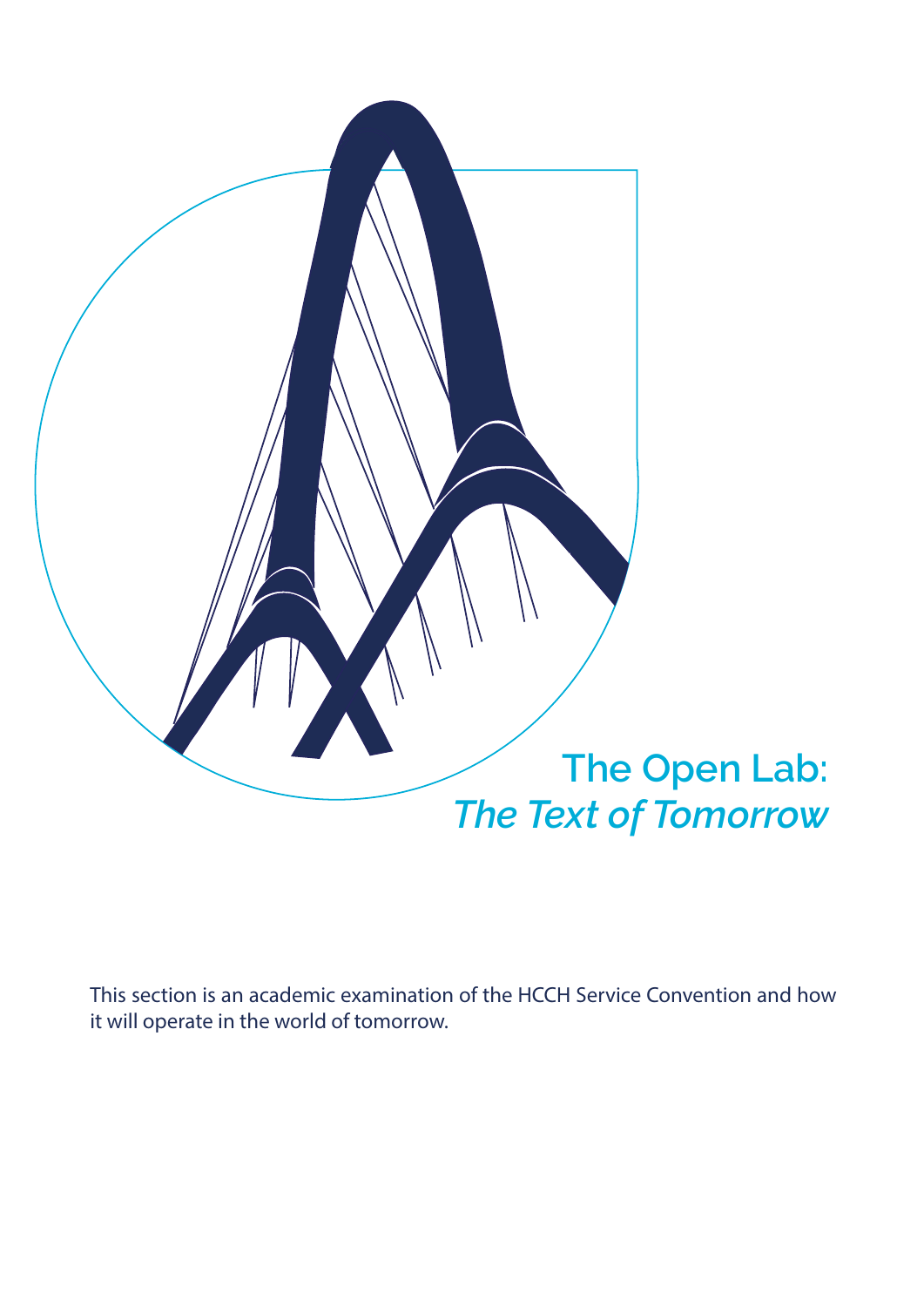#### **LAUNCHING THE HCCH SERVICE CONVENTION INTO THE CRYPTO SPACE**

<span id="page-6-0"></span>*BY FLORENCE GUILLAUME, PROFESSOR OF PRIVATE INTERNATIONAL LAW, UNIVERSITY OF NEUCHÂTEL, SWITZERLAND AND*

*SVEN RIVA, PH.D. STUDENT IN PRIVATE INTERNATIONAL LAW, UNIVERSITY OF NEUCHÂTEL, SWITZERLAND*

#### **I. Service Convention and technology**

<span id="page-6-1"></span>The *Hague Convention of 15 November 1965 on the Service Abroad of Judicial and Extrajudicial Documents in Civil or Commercial Matters* (the "Service Convention") has as its main objective the setting up of a system for transmission of documents for service abroad. [114](#page-6-2) More specifically, the Service Convention aims: "a) to establish a system which, to the extent possible, brings actual notice of the document to be served to the recipient in sufficient time to enable him to defend himself; b) to simplify the method of transmission of these documents from the requesting State to the requested State; [and] c) to facilitate proof that service has been effected abroad, by means of certificates contained in a uniform model."<sup>[115](#page-6-3)</sup> The Service Convention contains rules of international cooperation whose purpose is to facilitate the transmission of a document from one Contracting Party to another. It does not, however, deal with the way to serve the document to the addressee, as this is a matter of domestic law.

The Service Convention was conceived at a time when the international transmission of documents could only be made by postal mail. Nonetheless, it has the particularity of allowing the transmission of documents by any appropriate means, without providing any specific method for the transmission. The primary requirement is that the transmission of a document abroad must be made as soon as possible.

<span id="page-6-8"></span>The operation of the Service Convention has been reconsidered in light of the technological developments that have occurred since its adoption, so as to incorporate the possibility to transmit documents by fax, and then by e-mail.<sup>[116](#page-6-4)</sup> It was noted during a Special Commission meeting in 2003 that "the spirit and letter of the [Convention] do not constitute an obstacle to the usage of modern technology and that [its] application and operation can be further improved by relying on such technologies."<sup>[117](#page-6-5)</sup> For this reason, "the operation of the Convention [is] to be considered in light of a business environment in which use of modern technology [is] now all pervasive, and that the electronic transmission of judicial communications is a growing part of that environment." [118](#page-6-6) The Special Commission concluded that "the transmission of documents internationally for the purposes of the Convention can and should be undertaken by IT-Business methods including e-mail." [119](#page-6-7) It was thus recognized that the use of the Internet could facilitate the transmission of

<span id="page-6-2"></span><sup>114</sup> HCCH, *Practical Handbook on the Operation of the Service Convention*, The Hague, 2016 (the "Practical Handbook"), No 9.

<span id="page-6-3"></span><sup>115</sup> *Ibid*., No 6, with reference to V. Taborda Ferreira, "Rapport explicative", in *Actes et documents de la Dixième session (1964),* Tome III, *Notification*, The Hague, 1965, pp. 363 f.

<span id="page-6-4"></span><sup>116</sup> See Practical Handbook (*op. cit*. not[e 114\),](#page-6-1) Annex 8, Nos 1-9.

<span id="page-6-5"></span><sup>&</sup>lt;sup>117</sup> HCCH, Conclusions and recommendations adopted by the Special Commission on the practical operation of The Hague Apostille, Evidence and Service Conventions (28 October to 4 November 2003), October 2003 (the "Conclusions and recommendations 2003"), No 4.

<span id="page-6-6"></span><sup>118</sup> *Ibid.*, No 59.

<span id="page-6-7"></span><sup>119</sup> *Ibid.*, No 62.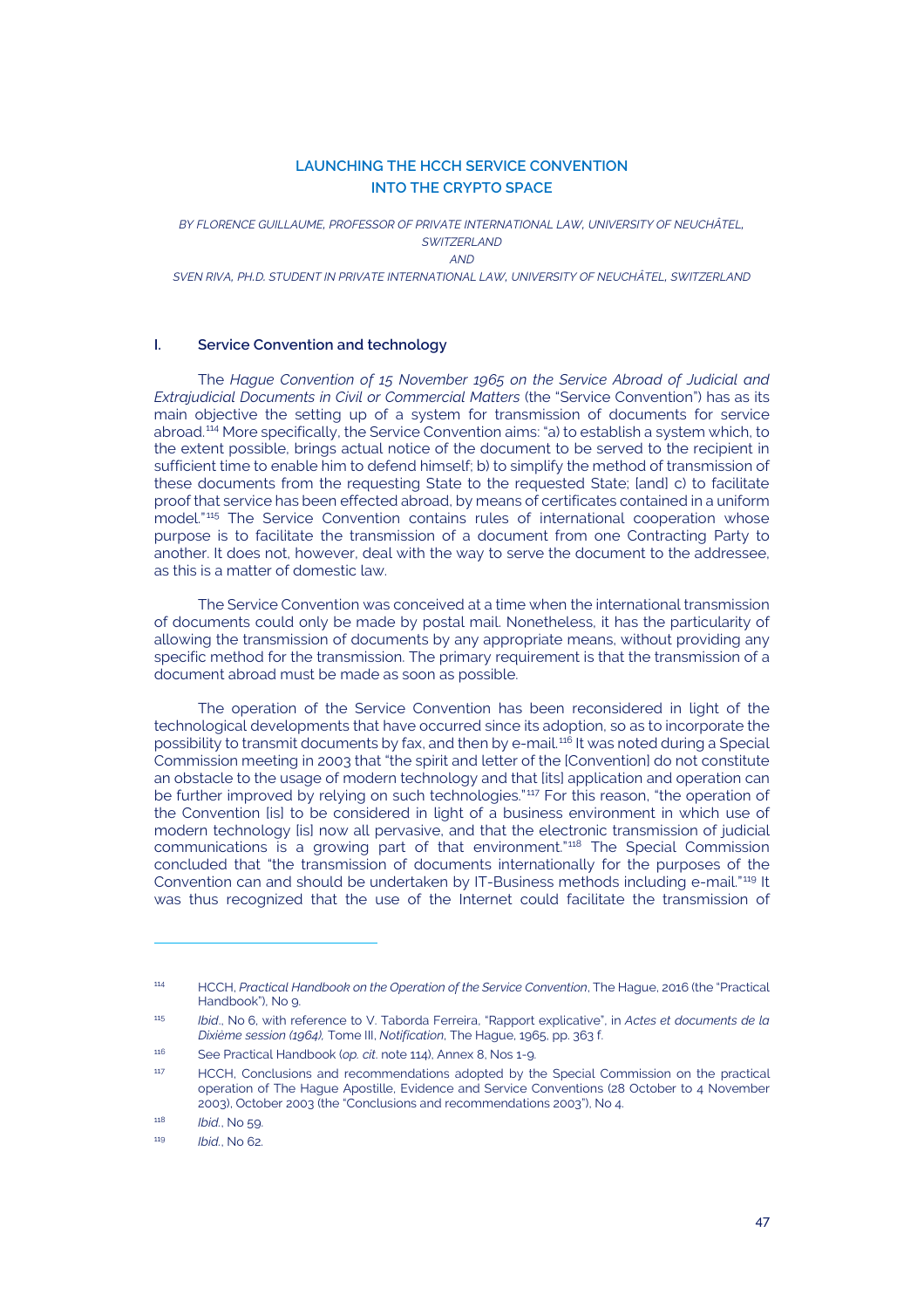information internationally and thereby the cooperation between the authorities of the Contracting Parties. This would greatly improve the overall operation of the Service Convention.

<span id="page-7-5"></span>However, the Special Commission already noted in 2003, and again in 2009, that the use of e-mail, or even fax, for the transmission of documents abroad was not yet possible in all Contracting Parties.[120](#page-7-0) It thus appears that the transition of the Service Convention to the technological environment is difficult to achieve in practice. The recent evolution of computer technology induced by blockchain technology could favor this transition by providing a digital environment that guarantees the security requirements necessary for the application of the Service Convention.<sup>[121](#page-7-1)</sup>

The use of electronic means for the service of documents to the addressee is of course a desirable development. Whereas technologies such as e-mail or fax could greatly benefit the Service Convention by improving the speed of delivery and simplifying the process, blockchain technology would combine those advantages while providing increased security to the electronic service of documents to the addressee. In this paper, we will explore this possibility by examining whether the use of blockchain technology for the transmission of documents abroad could improve the practical operation of the Service Convention while guaranteeing sufficient security to the Contracting Parties to the Convention. The question of the actual process of transmission will not be elaborated in this paper.

After these introductory remarks about the use of technology in the context of the Service Convention (I), a brief description of blockchain technology will clarify the main features of this new technology (II). On this basis, we will then examine whether and how blockchain technology can be used for the service of documents abroad (III). We will conclude these first academic thoughts on the use of blockchain technology to improve the operation of the Service Convention with a few practical remarks (IV).

#### **II. Blockchain technology in a nutshell**

<span id="page-7-4"></span>Since the compatibility of blockchain's architecture with the Service Convention will be examined, it is necessary to briefly review the basic characteristics of this technology.<sup>[122](#page-7-2)</sup> The following observations will use the Bitcoin<sup>[123](#page-7-3)</sup> model as a reference to describe the technical aspects of this technology. Bitcoin is a blockchain designed as a money transfer system that works with bitcoin, the most capitalized cryptocurrency. It should be noted that other blockchains may differ from this reference model on certain technical or conceptual points.

<span id="page-7-0"></span><sup>120</sup> *Ibid*., No 64; HCCH, Conclusions and recommendations of the Special Commission on the practical operation of The Hague Apostille, Service, Taking of evidence and Access to justice Conventions (2 to 12 February 2009), February 2009 (the "Conclusions and recommendations 2009"), No 38.

<span id="page-7-1"></span><sup>&</sup>lt;sup>121</sup> Although security requirements should not be stricter than those currently existing for paper transmission: Practical Handbook (*op. cit*. not[e 114\)](#page-6-1), Annex 8, No 14.

<span id="page-7-2"></span><sup>122</sup> This Chapter is inspired from F. Guillaume, "L'effet disruptif des smart contracts et des DAOs sur le droit international privé", in A. Richa/ D. Canapa (eds), *Droit et économie numérique*, Lausanne 2020 (forthcoming).

<span id="page-7-3"></span><sup>123</sup> Hereafter, "Bitcoin" will refer to the Bitcoin blockchain and "bitcoin" will refer to the bitcoin cryptocurrency. The same logic will be followed with other cryptocurrencies and their underlying blockchains.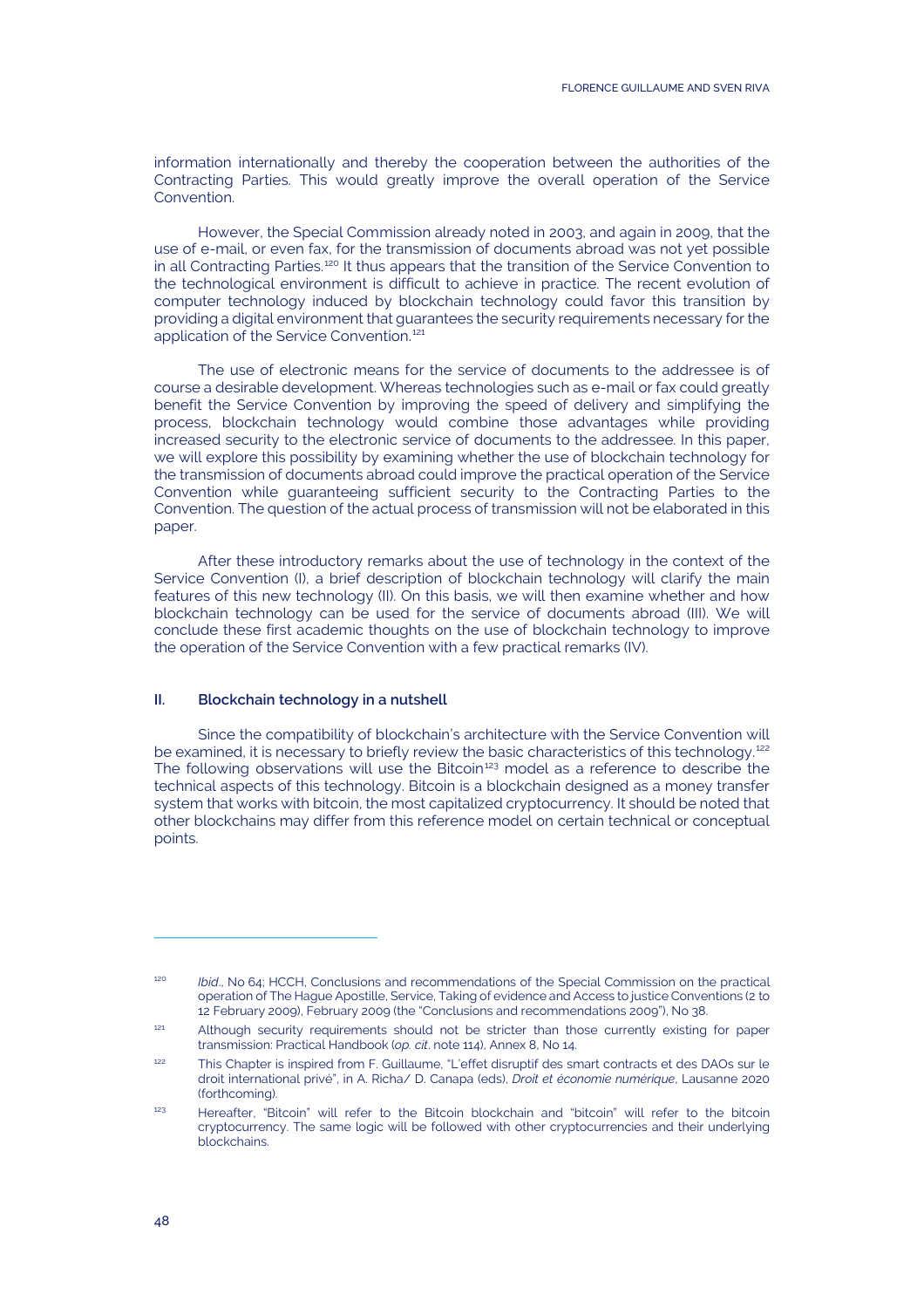#### <span id="page-8-8"></span>*a) Genesis of blockchain*

Blockchain is presented by specialists as a technology that is driving a revolution on the Internet by enabling the creation of a new generation of distributed and cryptographically secure computer programs. Above all, this technology is at the origin of a new low-cost money transfer system, operating without financial intermediaries, and freely accessible from anywhere in the world and to anyone equipped with an electronic device connected to the Internet (e.g., a computer or a smartphone). Bitcoin<sup>[124](#page-8-0)</sup> is the first publicly known use of blockchain technology. It serves as a large-scale international currency where money transfers take place on a cryptographically secure distributed ledger. Bitcoin has the particularity of being, so to speak, "issued" by blockchain technology. Unlike State-issued fiat currencies, no central regulatory authority has control over bitcoin and it is not legal tender. Therefore, the bitcoin rate cannot be controlled by a State authority (e.g., a central bank). Bitcoin has profoundly changed the financial ecosystem, which has led to blockchain being labeled as a "disruptive technology."<sup>[125](#page-8-1)</sup>

<span id="page-8-7"></span>Since the launch of Bitcoin in 2009, $126$  many more blockchains have been released with their own cryptocurrencies. Ethereum was launched in 2015 and its ether is the second largest capitalized cryptocurrency.<sup>[127](#page-8-3)</sup> Ethereum differs from Bitcoin in that it pursues a different objective than simply transferring money. This blockchain has been developed in order to facilitate the implementation of a second layer of programming that allows the transfers of cryptocurrencies to be automated. The possibility of introducing a computer program, referred to as a "smart contract,"<sup>[128](#page-8-4)</sup> which, in particular, allows a transfer of cryptocurrencies to be made conditional on a series of rules, has opened up new perspectives for the use of blockchain technology. This kind of application has attracted the attention of lawyers, as smart contracts can be used in contractual matters as a means to perform the financial obligation provided for in a contract, or even to "digitalize" a contract or to create a "digital contract." [129](#page-8-5)

#### *b) Basics of blockchain*

Blockchain is a distributed ledger technology.<sup>[130](#page-8-6)</sup> This is a data management model in which transactions are recorded simultaneously on a great number of computers across the world. The network of computers is organized in a peer-to-peer fashion, which means that the registry containing all transactions is distributed to all computers in the network, removing the need for a centralized record or master copies. The computers are in constant communication and continuously share the state of the blockchain.

<span id="page-8-0"></span><sup>124</sup> S. Nakamoto, Bitcoin: A Peer-to-Peer Electronic Cash System, available at: < https://bitcoin.org/bitcoin.pdf > (last consulted on 16 March 2020)**.**

<span id="page-8-1"></span><sup>125</sup> A. M. Antonopoulos, *The Internet of Money*, Vol. 1, 2016, Chapter 1: What is Bitcoin?

 $126$  The first block of Bitcoin (the "genesis block") was created in January 2009.

<span id="page-8-3"></span><span id="page-8-2"></span><sup>&</sup>lt;sup>127</sup> V. Buterin, Ethereum White Paper – A Next Generation Smart Contract & Decentralized Application Platform, November 2013, available at: < https://www.blockchainresearchnetwork.org/wpcontent/plugins/zotpress/lib/request/request.dl.php?api\_user\_id=2216205&dlkey=LIWF7NVA&co ntent\_type=application/pdf > (last consulted on 16 March 2020).

<span id="page-8-4"></span><sup>128</sup> The term "smart contract" was coined by NICK SZABO, "Smart Contracts": Formalizing and Securing Relationships on Public Networks, First Monday, Vol. 2, 1<sup>st</sup> September 1997, available at: < http://firstmonday.org/article/view/548/469 > (last consulted on 16 March 2020).

<span id="page-8-5"></span><sup>129</sup> See *e.g*., F. Guillaume (*op. cit*. not[e 122\),](#page-7-4) (forthcoming).

<span id="page-8-6"></span><sup>130</sup> See *e.g*., F. Guillaume, "Aspects of private international law related to blockchain transactions", in D. Kraus, T. Obrist and O. Hari (eds), *Blockchains, Smart Contracts, Decentralised Autonomous Organisations and the Law*, Cheltenham/Northampton, 2019, pp. 49-82, at pp. 54-56.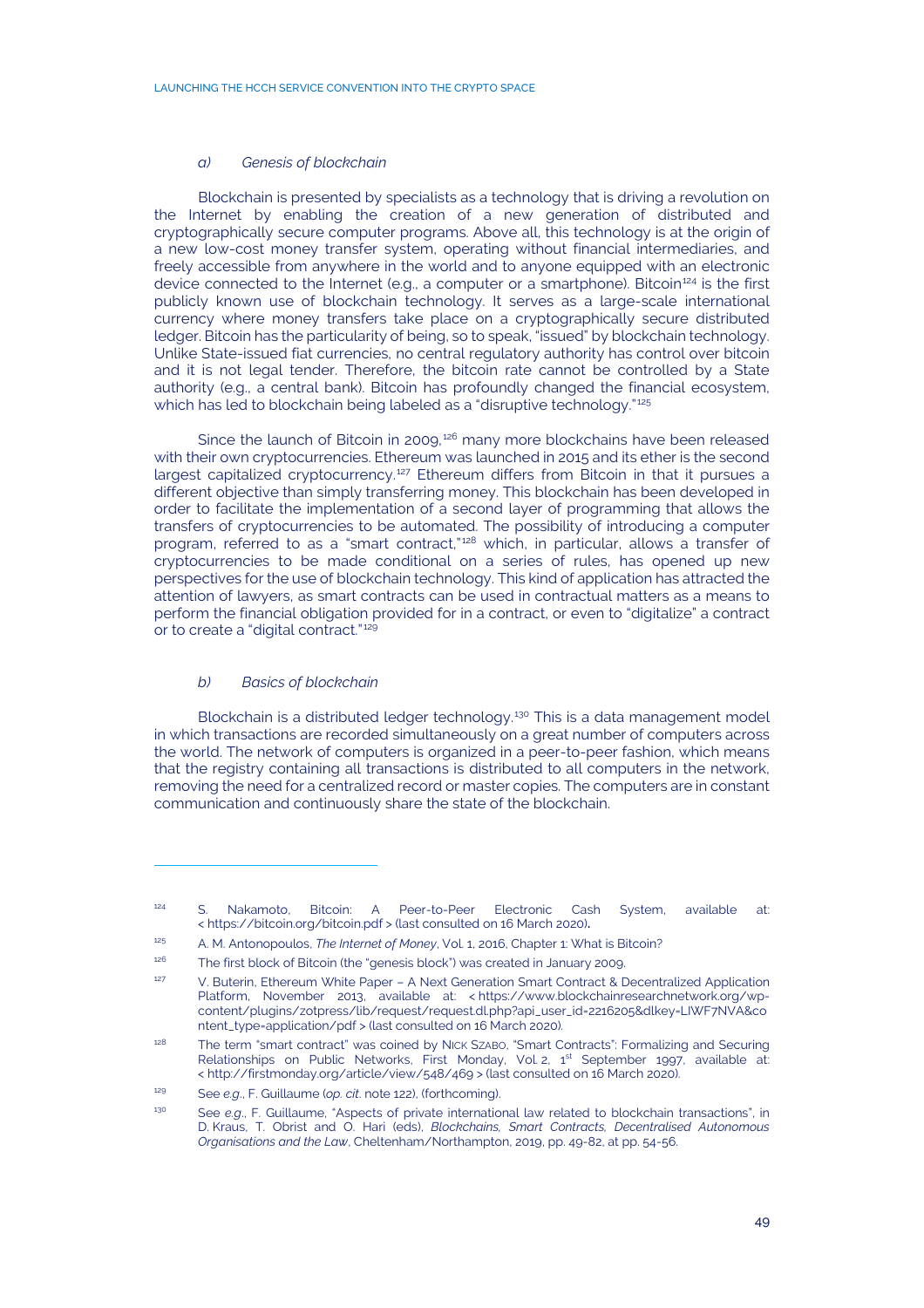Blockchain is a decentralized technology entirely managed by the community of users who hold amounts of cryptocurrency. The fact that the network does not need to be managed by a central institution (e.g., a bank or any other financial intermediary) is a key feature of this technology. Unlike digital platforms such as Uber or Airbnb, blockchains can be managed independently without the intervention of an intermediary.

Blockchain works according to a system of distributed trust between users. Its use does not require trust to be placed in a central institution or in the other party to the transfer of cryptocurrencies. Each user can have a copy of the blockchain on his or her own computer and can thus check by himself or herself the validity of all the transactions carried out. The transaction register (i.e., the blockchain ledger) is indeed public. Bitcoin has introduced a paradigm shift in the financial ecosystem by transferring the trust that was placed in the central authorities (or trusted third parties) to the computer system itself.

Transactions are carried out through several stages of a decentralized consensus mechanism, which provides the trust necessary for the operation of the entire cryptocurrency transfer system.[131](#page-9-0) The validity of a transaction is first verified by the computers on the network. They identify the accounts participating in the transaction on the basis of an electronic signature attached to each account, which is composed of a set of two cryptographic keys that guarantee the anonymity of the account holder.[132](#page-9-1) The transaction is then integrated into a block of several transactions that are validated simultaneously by a computer or, more generally, a group of computers that have managed to find at random a sequence of digits that allows the system to validate the block. As soon as the block is validated, it is added to the chain and linked to the previous block so as to make up the chain of blocks constituting the transaction register. Computers validating transactions are referred to as "miners." They are paid both by the participants and by the system, which "issues" new units of bitcoin to pay for their work.

<span id="page-9-4"></span>Within Bitcoin, all participants are treated equally. This blockchain is accessible to everyone and anyone can make transactions without being limited by State borders. The computers in the network can also be located anywhere. Bitcoin is not subject to any central authority, government, or central bank control. The network is censorship resistant as no one has the power to change the rules of the system or deny access to an individual. It is virtually impossible to exercise power or control over the Bitcoin blockchain, either by preventing transactions or by modifying transactions that have already taken place.<sup>[133](#page-9-2)</sup> Once a transaction is recorded on the blockchain, it is time-stamped, tamper-proof, and cannot be corrupted nor deleted.<sup>[134](#page-9-3)</sup>

<span id="page-9-0"></span><sup>&</sup>lt;sup>131</sup> There are several types of consensus mechanisms. Bitcoin uses Proof of Work (PoW), which is still the mechanism used by major blockchains.

<span id="page-9-1"></span><sup>&</sup>lt;sup>132</sup> Each Bitcoin user has (at least) one Bitcoin identity resulting from a set of two cryptographic keys. The person transferring bitcoin units must sign the transaction with his or her private key. The associated public key allows computers on the network to identify the user's account and to verify the validity of the transaction. The recipient's public key is embedded in the transaction so that, after it is added to a new block and validated by the minors, the recipient is able to retrieve the transferred units of bitcoin by using his or her own private key.

<span id="page-9-2"></span><sup>&</sup>lt;sup>133</sup> It should be noted, however, that a powerful miner (or several miners working together) can take control of Bitcoin by controlling 51% of the mining activity. The control of the mining activity would grant the power to block new transactions or double spend units of bitcoin. This attack, which is theoretically possible but considered unlikely, is referred to as the "51% attack". See K. Werbach, "Trust, But Verify: Why the Blockchain Needs the Law", *Berkeley Technology Law Journal* 2018, Vol. 33, pp. 489-552, at pp. 515-517.

<span id="page-9-3"></span><sup>134</sup> See A. M. Antonopoulos (*op. cit.* not[e 125\)](#page-8-7), Chapter 1.4; Legaler, Blockchain for Lawyers, 2018, available at: < https://www.legaler.com/wp-content/uploads/2018/12/Blockchain-for-Lawyers-eBook.pdf? utm\_medium=email&utm\_campaign=eBook%20Delivery&utm\_content=eBook%20Delivery+&utm\_s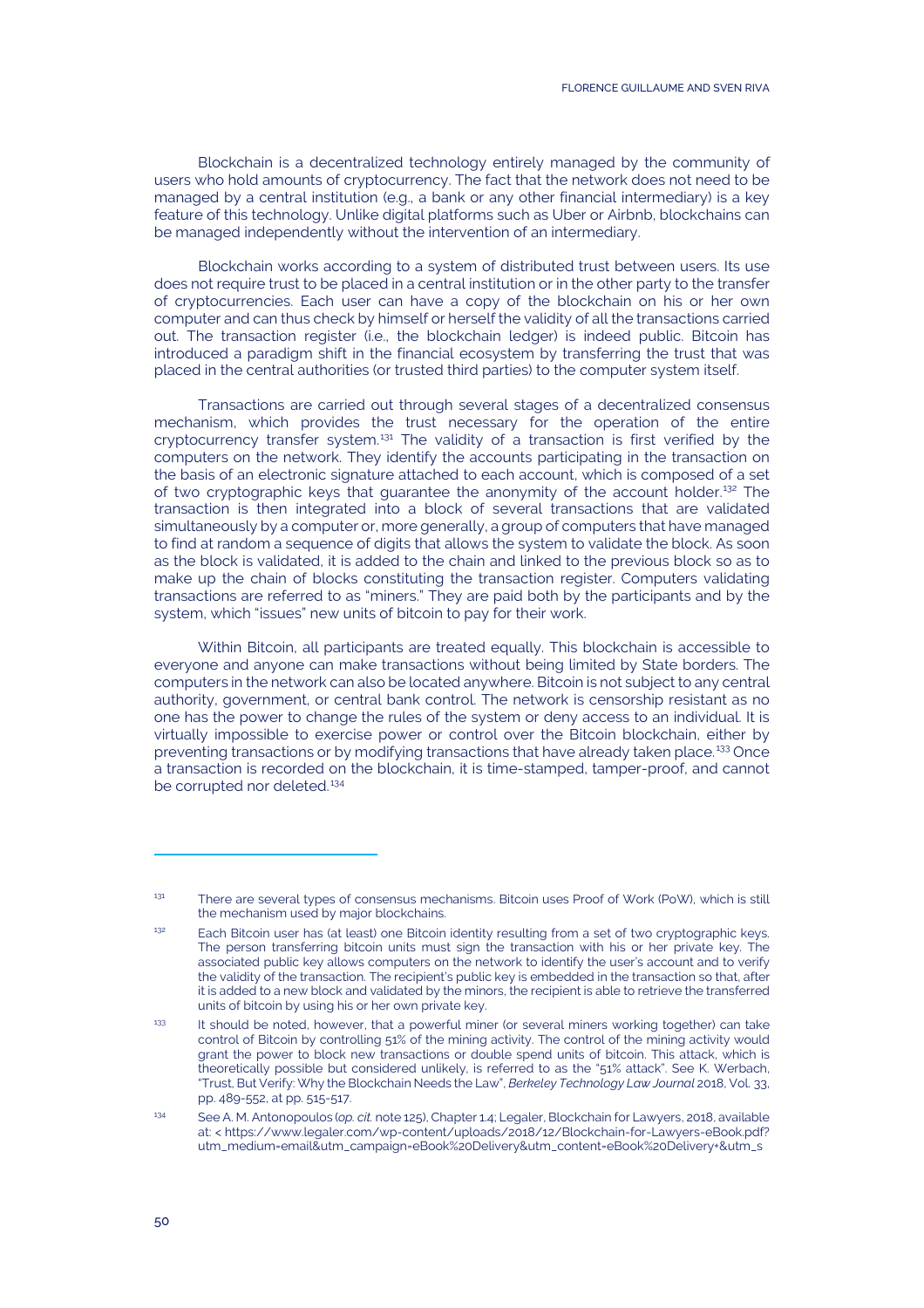#### *c) Access to blockchain*

The basic blockchain characteristics described above took Bitcoin as a reference model. This blockchain is a permissionless computer network, meaning that anyone can access it to make transactions at any time and from any location, without the need for permission. Bitcoin is also open source, which means that anyone has access to its software code and any computer developer can make improvement proposals to the network $135$  or reproduce the software code to run a new blockchain. Ethereum, as well as many other blockchains, are similar open networks.

Some blockchains deviate from this reference model by being managed by a central authority. This type of blockchain is usually developed by a State, a company or a bank, which retains control over the system and manages access rights. These permissioned blockchains are not open networks: access is subject to authorization and the code is usually not open source.<sup>[136](#page-10-1)</sup> An example is the (future) blockchain Libra from Facebook.

Unlike permissionless blockchains, which guarantee (at least in theory) the anonymity of users, permissioned blockchains typically require users to provide identification. Furthermore, this blockchain model is not censorship resistant as the system is controlled by a central authority. Moreover, unlike the Bitcoin reference model that has been deployed internationally, permissioned blockchains can be bounded by State borders. For example, the central authority can allow access to the blockchain only to persons residing in a particular State. This model usually limits the number of computers in the network, in particular the number of miners, and restricts their location within the territory of one single State. When the nodes running a blockchain are contained within the borders of a single State, the security of the whole network is compromised. The integrity of a permissioned blockchain may be completely at risk, for example, when the State in which the nodes are located declares any use of a blockchain illegal in order to preserve its national economy, prohibits mining activity for environmental reasons, or orders a general shutdown of the Internet<sup>[137](#page-10-2)</sup> due to disturbances on its territory. Permissioned blockchains offer, paradoxically, a lower level of security than permissionless blockchains.

There is a fundamental conceptual difference between permissionless and permissioned blockchains. The launch of Bitcoin is part of an ideology that sees blockchain technology as a means of freeing oneself from the power of States and financial intermediaries.<sup>[138](#page-10-3)</sup> The initial objective was to create the foundations for a new, selfsustaining economic model, by setting up a payments system (Bitcoin) over which governments and central banks could not exercise control. By reintroducing a trusted third party into the system, permissioned blockchains create an environment that loses its open access and neutrality, presents a risk of censorship, is not public, and is not necessarily cross-border. The more nodes exist in the network and the more decentralized the power over the network is, the safer a blockchain can be considered. Permissionless blockchains

ource=CM&utm\_term=Click%20Here%20to%20Download%20eBook > (last consulted on 16 March 2020), p. 11; WERBACH (note [133\)](#page-9-4), pp. 523 f.

<span id="page-10-0"></span><sup>&</sup>lt;sup>135</sup> Program updates are done by Bitcoin Improvement Proposal.

<span id="page-10-1"></span><sup>&</sup>lt;sup>136</sup> It is, of course, also possible to launch "mixed", partially open blockchains, for example by providing an authorization system to access them while leaving the code open source.

<span id="page-10-2"></span><sup>&</sup>lt;sup>137</sup> Recent events have shown that Internet shutdowns are becoming more and more frequent, in particular for political reasons.

<span id="page-10-3"></span><sup>138</sup> S. Nakamoto (*op. cit.* not[e 124\)](#page-8-8).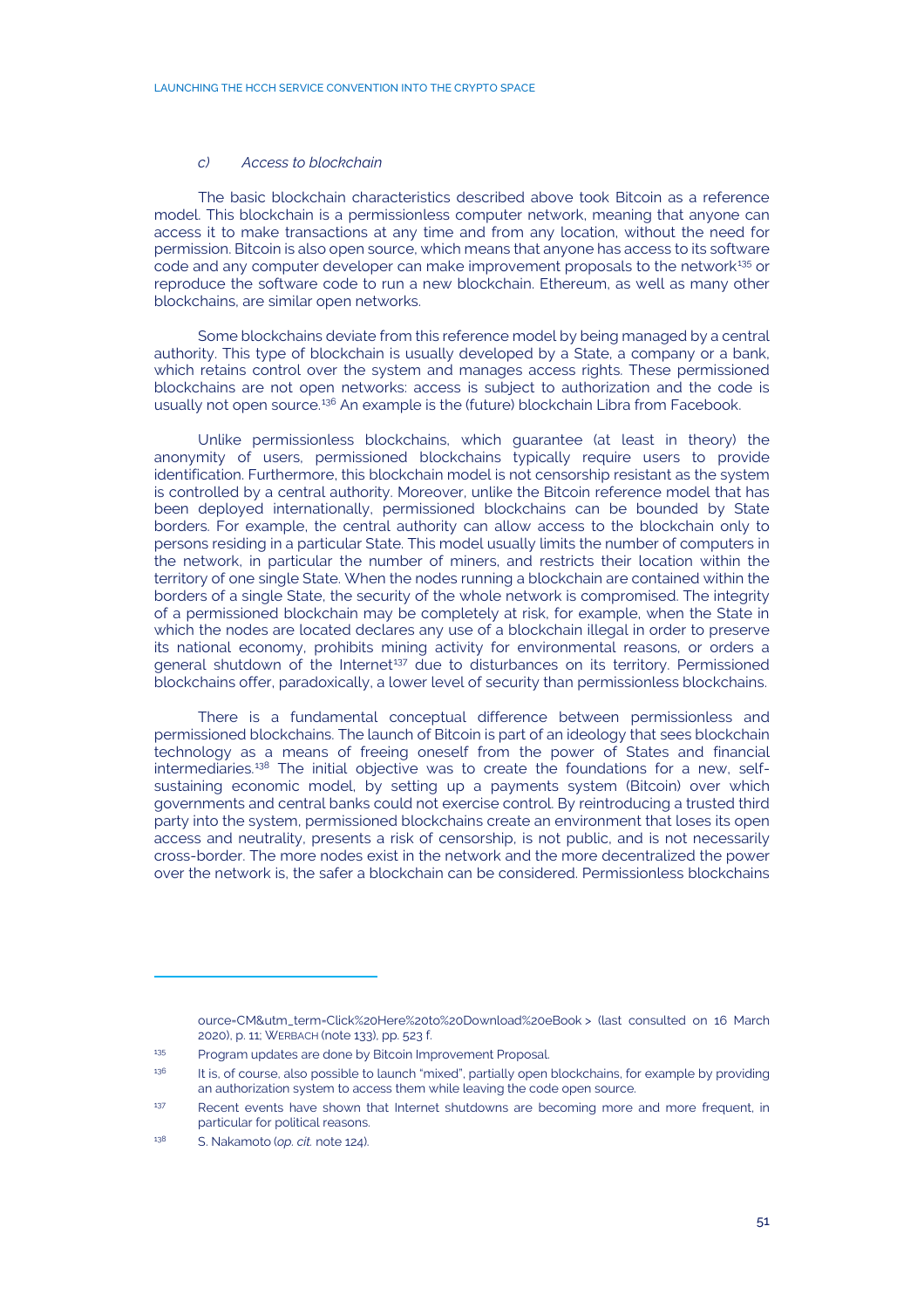that follow Bitcoin's model are, for this reason, considered by purists to be the only "true" blockchains.<sup>[139](#page-11-0)</sup>

#### **III. Blockchain technology for the service of documents abroad**

Blockchain technology is a major step in the evolution of information technology that cannot be ignored. Any plans to create a new system of international service of documents must take this recent technological development into account.

#### *a) What improvements could blockchain make?*

The Service Convention is part of a set of international conventions which are fundamentally aimed at ensuring access to justice across the world and facilitating the conduct of international civil proceedings. More specifically, this Convention aims to set up a system which ensures the service abroad of documents in a simple, efficient, and secure way that makes it easy to prove that the documents have been properly served. It is worth examining how blockchain technology could fulfil these fundamental objectives pursued in the context of the international service of documents.

Blockchain technology has the advantage of being extremely secure, and once information is put on a blockchain, it is time-stamped and tamper-proof. These two basic features of blockchain technology meet the essential conditions required for the transmission of documents for service abroad. Furthermore, the information stored on a blockchain could be easily accessible to authorities from anywhere in the world. Authorities could take immediate notice as the system would be accessible twenty-four hours a day, seven days a week. The use of blockchain technology would thus increase security, efficiency, and speed in the international system of service of documents set up by the Service Convention.

Considering the above, the use of blockchain technology for the transmission of all the documents that must be served abroad under the Service Convention could greatly benefit all Contracting Parties. If Contracting Parties were to jointly use blockchain technology in order to serve documents abroad, they would be operating on a widely accessible and secure network distributed across the world.

#### *b) Permissioned or permissionless blockchain?*

If the use of blockchain technology is considered in order to improve the operation of the Service Convention, the development of a permissioned blockchain would most likely be the first option examined. In this way, full control over the nodes of the network could be retained and the entire system could be maintained by the Permanent Bureau of the HCCH, a Contracting Party, or a central body to be determined. A permissioned blockchain is understandably the first type of blockchain that comes to mind when planning the development of such a system as part of the operation of an international convention.

However, while the need for control over the network by an authority seems evident in this context, the centralization of a permissioned blockchain poses security risks. This is

<span id="page-11-0"></span><sup>139</sup> Andreas Antonopoulos has defined the five pillars of a "real" blockchain, according to which a blockchain must be open, borderless, neutral, censorship resistant, and public. See A. M. Antonopoulos, The Five Pillars of Open Blockchains, 11 May 2019, available at: < https://www.youtube.com/watch?v=qlAhXo-d-64 > (last consulted on 16 March 2020).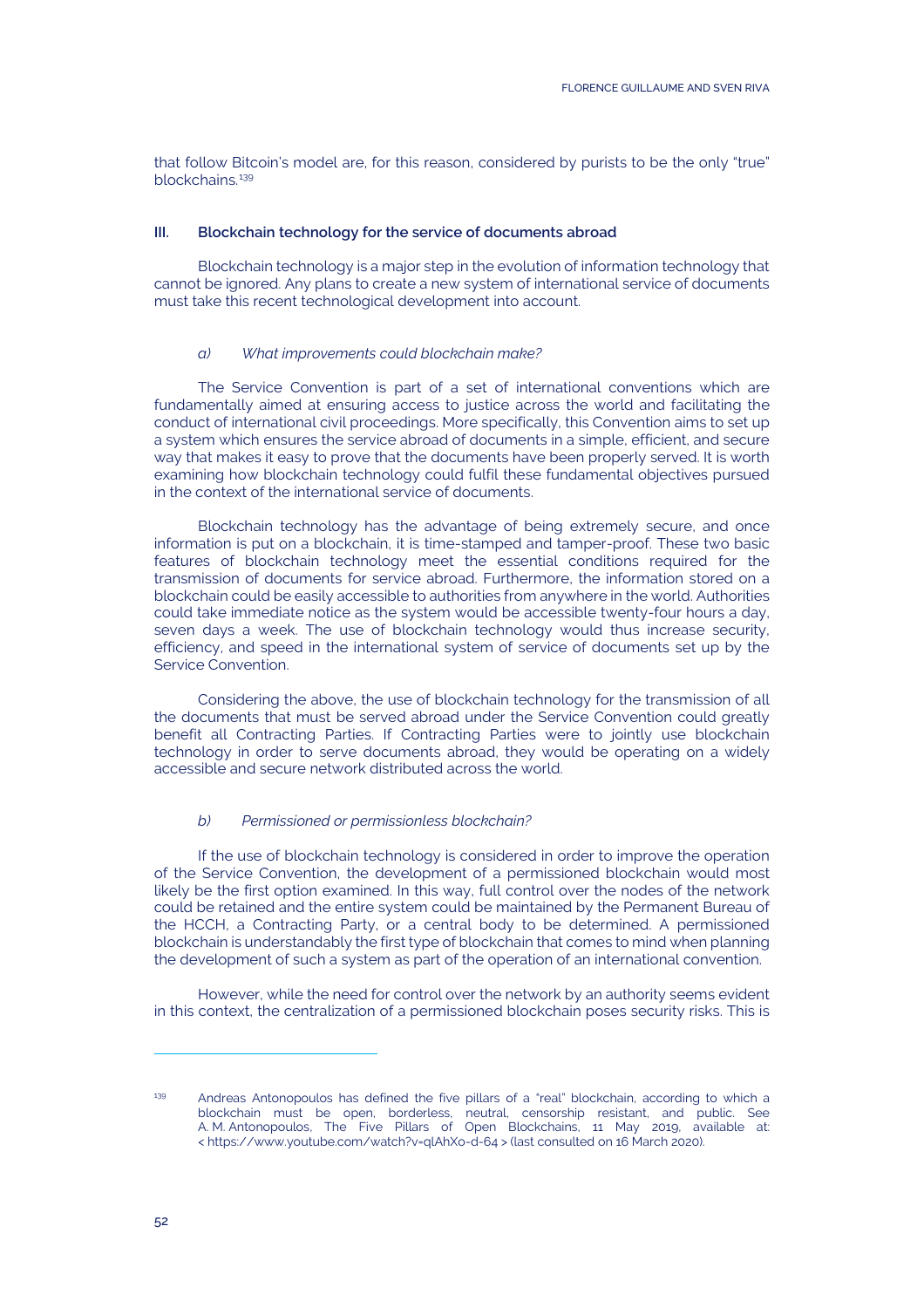due in particular to the limited number of nodes involved in the validation process of the blocks containing information and the centralization of their location. Unlike Bitcoin, which runs on an extremely large network of nodes that can be freely joined by users all across the world, a permissioned blockchain limits the number of nodes, which usually results in a small and centralized network. This centralization makes the network more prone to attacks, and information can be more easily corrupted as an attack would have to be launched on a limited number of nodes.

In addition, if all nodes are located in the same State, security risks are all the more increased. We could indeed imagine the possibility that access to the network, or to the Internet in general, could be restricted for any given reason in the State that hosts the nodes that validate the operations on the blockchain. A permissioned blockchain could also carry the risk of being censored by that government. In those two cases, there would be a risk that the entire system of international service of documents would be blocked.

By contrast, the use of a permissionless blockchain would significantly reduce security risks and would provide Contracting Parties with the full benefits of this new technology. The system would be fully decentralized, that is to say that data would be encrypted and then securely recorded in multiple places at the same time without a central data store and without any master copy. The multiplication of nodes, which could be located anywhere in the world, would provide the necessary degree of security to guarantee the availability and integrity of the information. All Contracting Parties could always have access to the information at any time, as a permissionless blockchain would not centralize control over the system in the hands of a particular State or a limited number of States. In addition, due to the distribution of data, the information stored could not be tampered. Those elements are essential when it comes to securely transmitting electronic data in a confidential manner at the global level.

Furthermore, by choosing to run the system on a permissionless blockchain, existing blockchains such as Bitcoin or Ethereum could be integrated in the data transmission process. This would significantly reduce development and operating costs as the most sensitive element of the system would be, so to speak, outsourced to an existing network which entails very little operating costs.

In our opinion, developing a permissioned blockchain would make as much sense as if a State were to create a private network similar to the Internet in order to share information at the international level.<sup>[140](#page-12-0)</sup> Indeed, a permissioned blockchain would be a mere private network comparable to the Internet of the first age. The use of a permissionless blockchain as a new channel of transmission of documents in the context of the Service Convention would be the best way to provide Contracting Parties with a cost-efficient system that guarantees the integrity and availability of information.

However, we have to admit that relying on a permissionless blockchain for the data transmission process would result in a significant change in the operation of the Service Convention, as the system that would be used for the transmission of documents abroad would be partially outside the control of State authorities. The use of a decentralized technology means that States would no longer need to trust other States to establish a channel for communication and certification of information. But rather, States would trust blockchain technology to ensure the availability, authenticity, and integrity of the information issued and received. Furthermore, States would be bound by the available

<span id="page-12-0"></span><sup>&</sup>lt;sup>140</sup> It should be noted, however, that some States are increasingly claiming the right to control and regulate the Internet. A permissionless blockchain would clearly run counter to this trend as it would not allow a top-down control of the system by governments.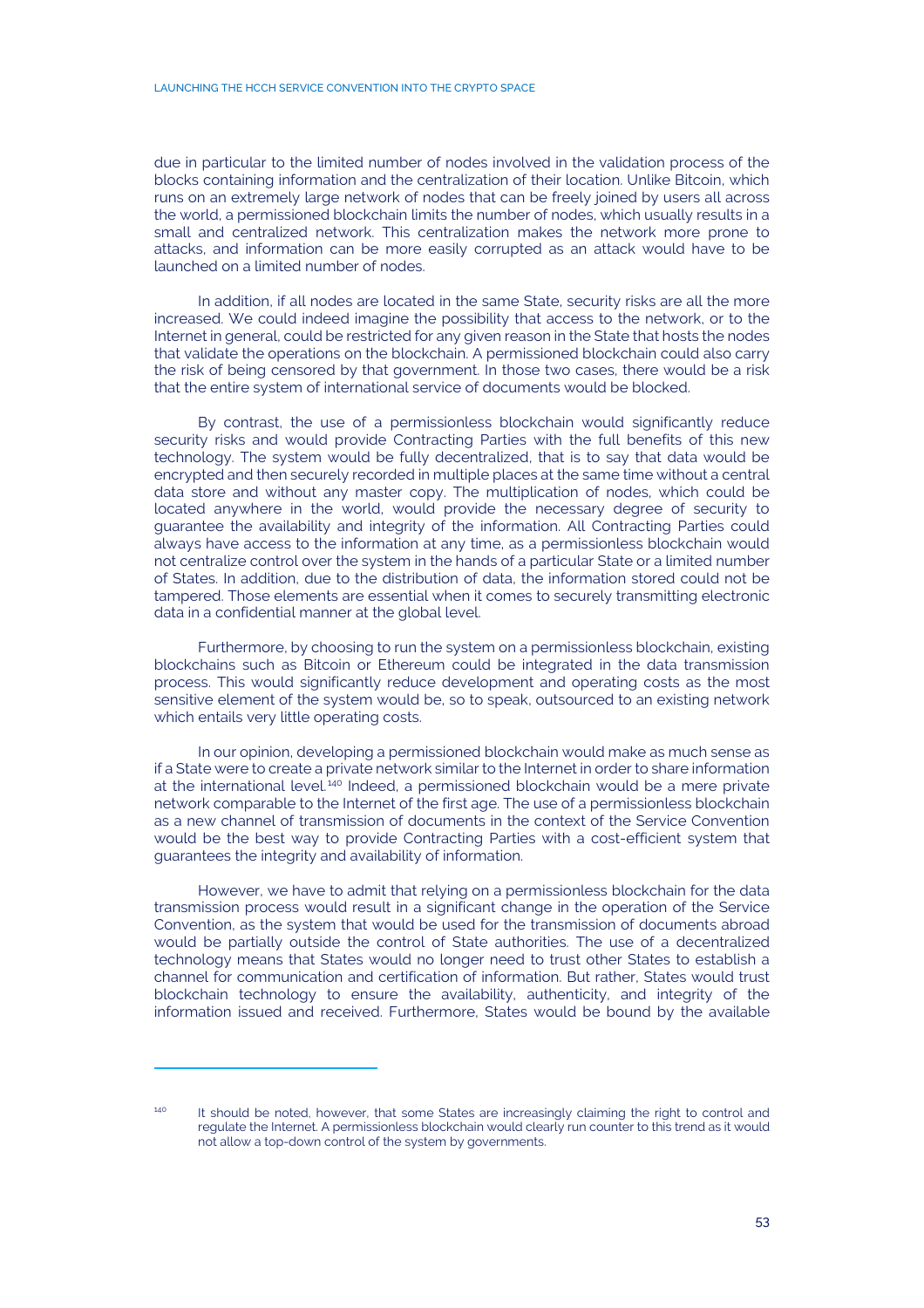technology offered by the chosen blockchain serving as the underlying network for the transmission of documents abroad. States would have no means to directly improve technical characteristics of the Bitcoin or Ethereum blockchain, such as scalability. This, however, would not mean a revolution in the way States operate. For example, State authorities commonly use the Internet as a means to transmit confidential information, even if they do not have full control over the network.

The use of a permissionless blockchain does not mean that the data transmitted in the context of the Service Convention would be accessible to all: encryption can guarantee the confidentiality of information. It is possible, for example, to use blockchain technology to create digital identity cards that are certified by a State with a digital seal. The system allows the information to be restricted so that only specific data is available. Similarly, access to information may be limited for each step of the transmission process of a document by determining what information is available and to whom. Confidentiality would therefore be ensured even if data was transmitted on a permissionless blockchain.

There are multiple possibilities to combine permissioned and permissionless blockchains, or even to combine blockchain technology with other systems, in order to take advantage of the characteristics of this new technology while obtaining various degrees of control over the system and distribution of data. Further research into blockchain technology could lead to finding a system that would provide the right levels of safety and control in order to meet the specific needs of Contracting Parties in the context of the Service Convention.

#### *c) Does blockchain comply with the rules of law?*

Relying on blockchain technology for the transmission of documents in accordance with the Service Convention would only be possible if the resulting system would conform at least to the principles of non-discrimination, technological neutrality, and functional equivalence. These three principles, which were first adopted in the UNCITRAL Model Law on Electronic Commerce, are considered fundamental when examining the compatibility of an electronic technology with the rules of law.

Under the principle of non-discrimination, the use of electronic means of communication shall not be discriminated against.[141](#page-13-0) Therefore, the transmission of a document should not be denied legal effect, validity, or enforceability solely on the grounds that it took place on a blockchain. The use of blockchain technology does not preclude the transmission of a "written document" since the information is accessible so as to be usable for subsequent reference.<sup>[142](#page-13-1)</sup> According to the principle of non-discrimination, the electronic transmission of the request for service, which consists of the model form and the documents to be served, must be considered as valid. Similarly, the requirement for an "original document" is met if there is a reliable assurance as to the integrity of the information from the time when it was first generated in its final form and if that information can be displayed to the person to whom it is to be presented.<sup>[143](#page-13-2)</sup> Blockchain technology makes it possible to generate information that is time-stamped and tamper-proof, which clearly meets the requirements set out by the Service Convention as regards the formal requirements relating to the documents to be served. The use of blockchain technology

<span id="page-13-0"></span><sup>141</sup> See *e.g.,* Art. 5 and Art. 11 of the UNCITRAL Model Law on Electronic Commerce; see also Art. 8 of the United Nations Convention on the Use of Electronic Communications in International Contracts  $(2005)$ 

<span id="page-13-1"></span><sup>142</sup> See *e.g.,* Art. 6 of the UNCITRAL Model Law on Electronic Commerce.

<span id="page-13-2"></span><sup>143</sup> *Ibid* Art 8.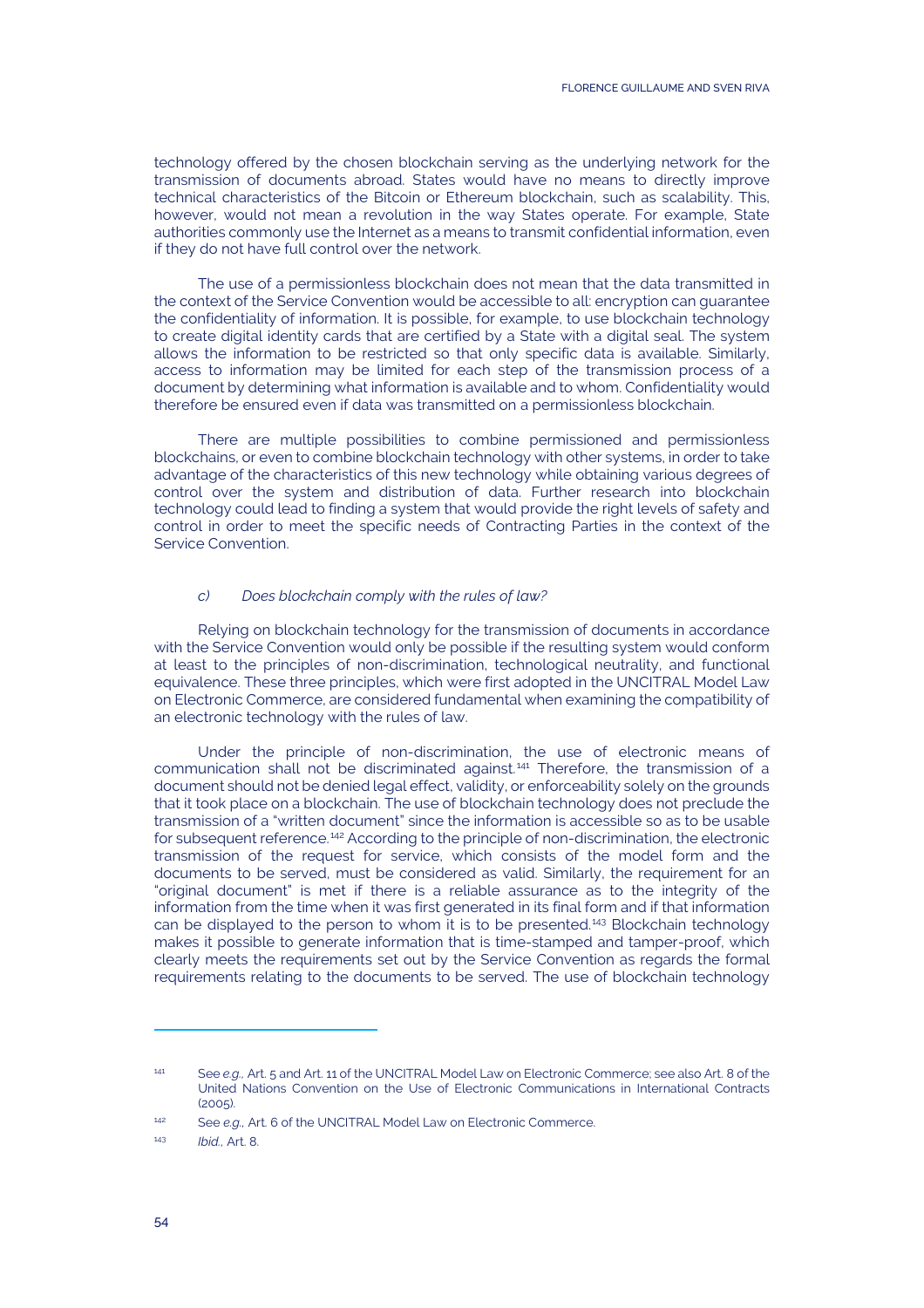can guarantee a higher level of security with greater efficiency and speed than the channels of transmission that are currently in use, in particular as regards the identification of the source and the content of the documents transmitted.

The Service Convention does not specify how the transmission of documents is to be performed, leaving room for the use of modern technology. From today's point of view, the Service Convention follows the principle of technological neutrality (even if this was not intended at the time of its adoption). The neutrality of the rules of the Service Convention makes it possible to take account of technological developments without the need for a revision of its text. The opportunities provided by the drafting of the Service Convention should be seized to make the most of modern technology. The use of new technologies should be considered in order to improve the operation of the Service Convention, in particular if the transmission process can be made faster.<sup>[144](#page-14-0)</sup> A paperless transmission of documents would definitively foster the efficiency of international service of documents. The use of a technology such as blockchain, which permits instant transmission of documents from one State to another, would significantly improve the usefulness of the Service Convention.

The Special Commission proposed to examine each channel of transmission of documents provided for in the Service Convention by taking into account an approach based on the principle of functional equivalence as well as the objective pursued by the channel and its relevant requirements.[145](#page-14-1) According to the principle of functional equivalence, the transmission of documents by electronic means may be regarded as equivalent to the transmission in paper form if it fulfils the same purposes and functions. [146](#page-14-2) For example, the interpretation under the functional equivalence approach of the term "postal channels" found in Article 10(a) of the Service Convention allows us to consider that this channel of transmission could include fax, e-mail, SMS or the posting of a message on a website.<sup>[147](#page-14-3)</sup> Likewise, the requirement of transmission of the judicial document or a copy in duplicate under Article 3(2) of the Service Convention must be interpreted according to the functional equivalence approach when the transmission is carried out by electronic means. Indeed, "[a]s a document transmitted by electronic means can usually be duplicated (copied and printed out) at any moment and an unlimited number of times, the requirement of a copy or duplicate will be satisfied by the sending of a single message".<sup>[148](#page-14-4)</sup>

In accordance with the functional equivalence approach, the purposes and functions of the requirements set out in the Service Convention for the transmission of documents abroad should be examined in order to determine whether transmission via blockchain can fulfil those purposes and functions. For example, the "signature" of a document serves two essential functions: to identify the author and to confirm that the author agrees with the content of the document.[149](#page-14-5) Blockchain technology respects these essential legal functions of a signature, as the use of a set of two cryptographic keys makes it possible to identify

<span id="page-14-0"></span><sup>144</sup> See Practical Handbook (*op. cit*. note [114\),](#page-6-1) Annex 8, No 11 f.

<sup>145</sup> *Ibid*., Annex 8, No 8.

<span id="page-14-2"></span><span id="page-14-1"></span><sup>146</sup> See Art. 9(2) of the United Nations Convention on the Use of Electronic Communications in International Contracts: "Where the law requires that a communication or a contract should be in writing, or provides consequences for the absence of a writing, that requirement is met by an electronic communication if the information contained therein is accessible so as to be usable for subsequent reference."

<span id="page-14-3"></span><sup>147</sup> However, Contracting Parties have divergent views on this topic. See Practical Handbook (*op. cit*. note [114\),](#page-6-1) Annex 8, No 35-37.

<span id="page-14-4"></span><sup>148</sup> *Ibid*., Annex 8, No 18.

<span id="page-14-5"></span><sup>149</sup> See *e.g.,* the UNCITRAL Model Law on Electronic Signatures (2001). See also Art. 7 of the UNCITRAL Model Law on Electronic Commerce, and Art. 9(3) of the United Nations Convention on the Use of Electronic Communications in International Contracts.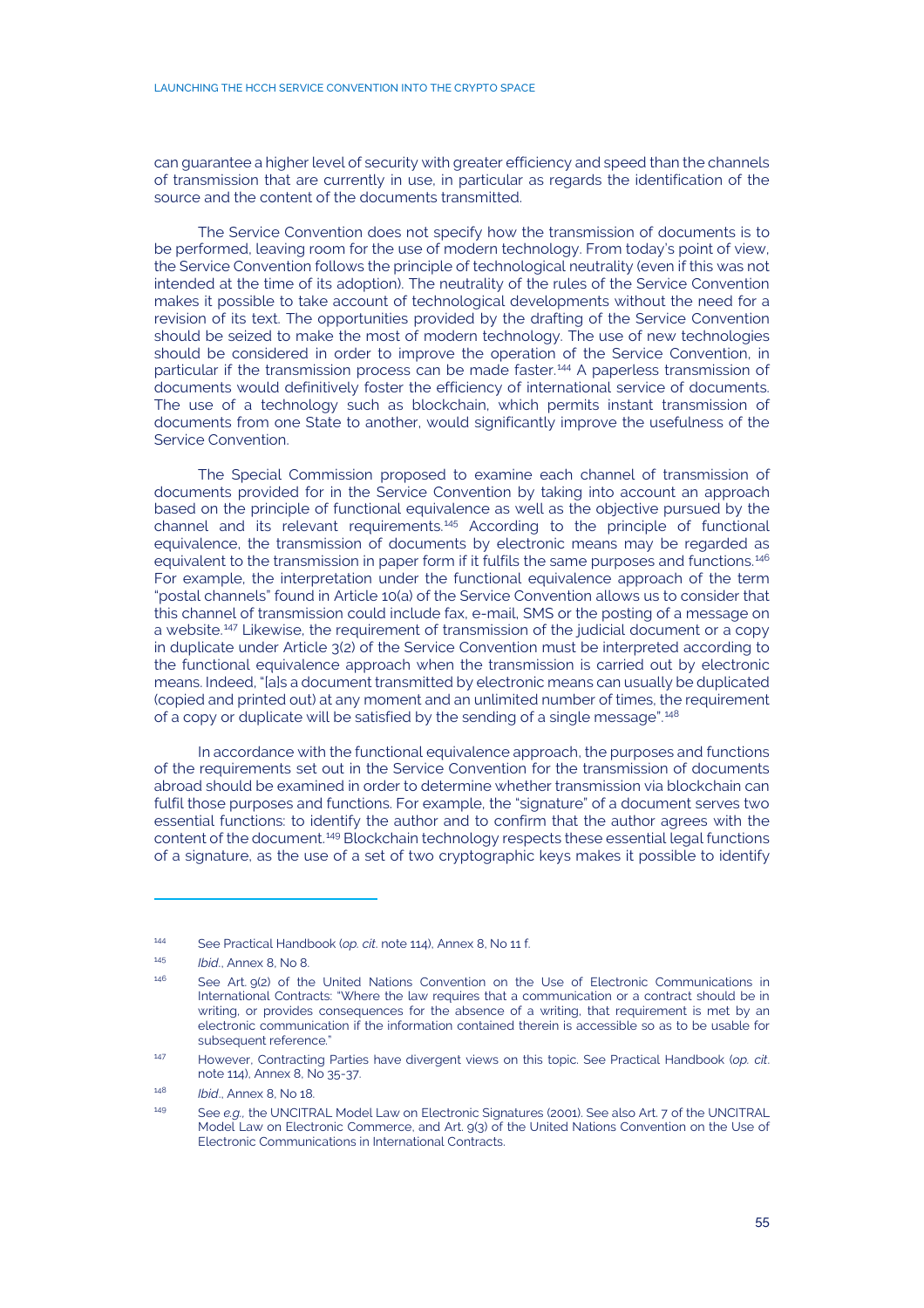with certainty the sender of the message and to indicate that the sender approves the information contained in the message.[150](#page-15-0) The Special Commission has already acknowledged that requests for service may be converted from paper into electronic form by scanning, or issued directly in electronic form, and signed in both cases by means of an electronic signature.[151](#page-15-1) Those examples show that the principle of functional equivalence allows us to interpret the Service Convention in such a way that service of documents abroad can be achieved by using blockchain technology, without the need to revise the text of the Convention.

#### **IV. Facing a new reality**

Blockchain technology has all the characteristics necessary to simplify the service of documents abroad and improve the operation of the Service Convention. As of today, blockchain is probably the most suitable technology for transmitting documents abroad with efficiency, security, and speed. This technology has the potential to take the Service Convention out of an ancient world of papers and borders and propel it into the digital space.

The service abroad of documents using blockchain technology could probably be easily adopted in some States that already have a widespread use of computer technology. But it has already been observed that the transmission of documents by fax or by e-mail is not possible in all the Contracting Parties.[152](#page-15-2) The fact that there is currently a discrepancy between Contracting Parties in the way in which they put into practice the channels of transmission provided for under the Service Convention does not seem to be a real obstacle to the adoption of blockchain technology. In countries facing difficulties in using electronic means for transmitting documents in accordance with the Service Convention, it is quite conceivable that the implementation of a new system for the operation of the Convention could be less complicated than in other countries that already use electronic means for the service of documents abroad. It may be easier to directly adopt a new technology than to deviate from a well-established practice. For example, in some countries, people have moved directly from a cash-based payment system to a smartphone payment system without ever switching to credit cards. Since a blockchain can be accessed with existing electronic devices connected to the Internet, such as a smartphone or a computer, the adoption of this technology for the service of documents abroad might turn out to be easier than one might think. This transition would be summarized in developing a user-friendly interface running on blockchain technology. This should be possible without too many practical difficulties, in particular if it can be carried out in a cost-efficient manner.

Contracting Parties that have a long-established practice for the transmission of documents under the Service Convention may be more reluctant to switching to a new channel of transmission. For example, in the field of legalization for foreign public documents, Switzerland is one of the first signatory States of the Apostille Convention that has been applied in this country since 1973. As of today, Swiss authorities do not use the electronic apostille register regardless of the obvious practical advantages it offers. In practice, a paper document on which the apostille is placed is indeed still required in most cases. However, Switzerland is not recalcitrant to the use of the Internet to facilitate communication between litigants and the authorities. Electronic communication with civil

<span id="page-15-0"></span><sup>150</sup> See *e.g.,* Art. 6 of the UNCITRAL Model Law on Electronic Signatures: digital signatures based on cryptography enter into the scope of application of this model law.

<span id="page-15-1"></span><sup>151</sup> See Practical Handbook (*op. cit*. note [114\),](#page-6-1) Annex 8, No 13.

<span id="page-15-2"></span><sup>152</sup> Conclusions and recommendations 2003 (*op. cit*. not[e 117\),](#page-6-8) No 64; Conclusions and recommendations 2009 (*op. cit*. not[e 120\),](#page-7-5) No 38.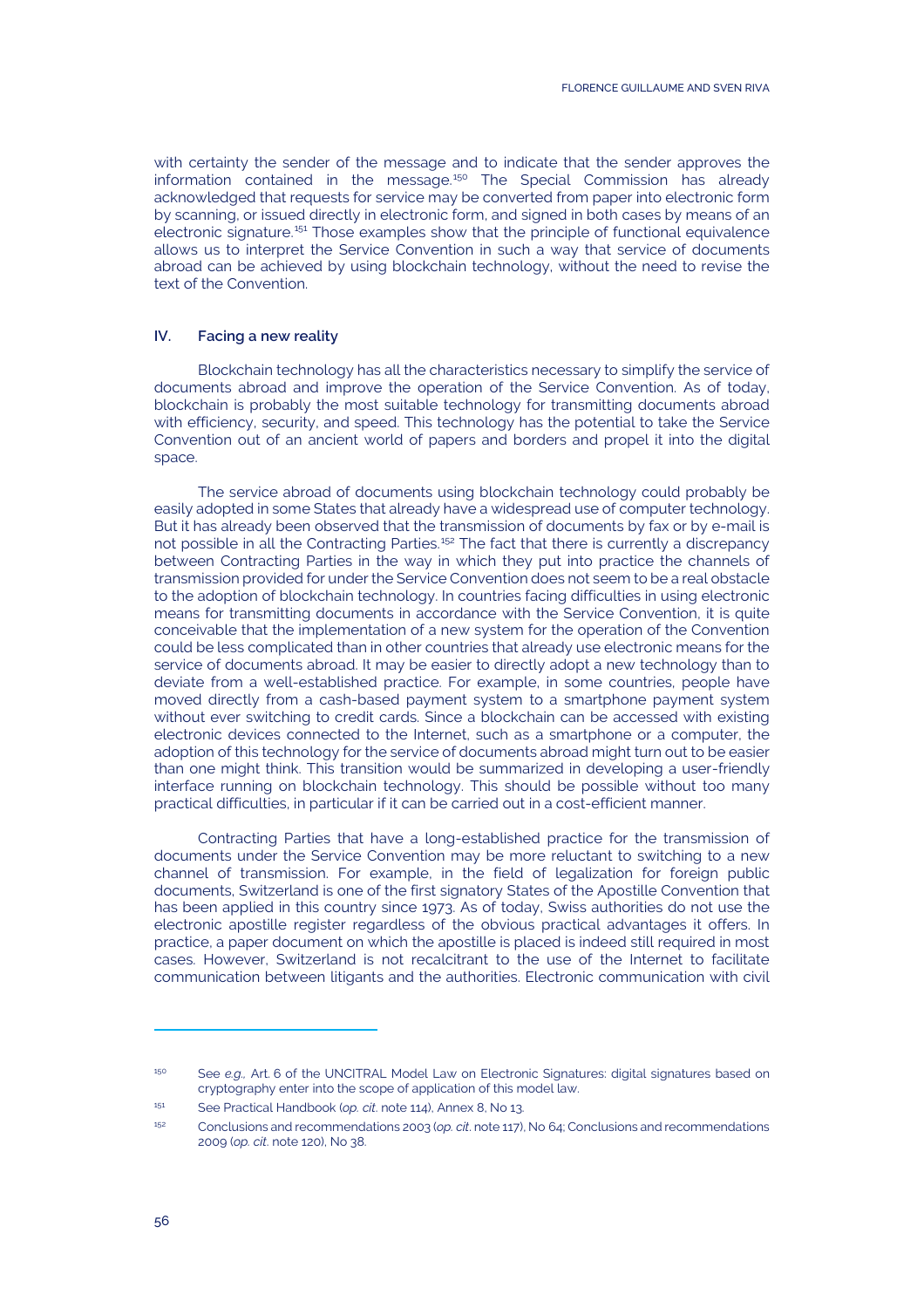courts has been allowed for many years, which enables service via electronic means.<sup>[153](#page-16-0)</sup> However, even if e-mails are broadly used in Switzerland, litigants rarely use this means of communication and remain attached to paper when it comes to communicating with each other and with civil courts. These examples show that the implementation of a new system can be challenging, and it can only be achieved if users are willing to use it, especially when the system being changedworks.

The use of a new technology requires a change in mentality. The establishment of a global system of service of documents via blockchain could only work if all the parties to the Service Convention agree to give up on the use of paper and join this new electronic system. The greatest challenge would certainly not be the development and implementation of a new system, but its adoption by Contracting Parties. The revolution brought by blockchain technology is that the less the system can be controlled and the more distributed the data is, the more secure the network becomes. This new reality could initiate a paradigm shift in international civil proceedings if States were to recognize that security and integrity are not necessarily linked to centralization and control, but rather to decentralization of power and distribution of data. The transmission of documents to be served would no longer be hampered by State borders if documents could freely transit to their recipient on a distributed global network. This would significantly facilitate and secure international civil proceedings. However, such improvements can only be reached if both States and litigants switch to a new way of thinking.

<span id="page-16-0"></span><sup>153</sup> See Art. 139(1) of the Swiss Civil Procedure Code (SR 272): "With the consent of the person concerned, summonses, rulings and decisions may be served electronically. They must bear an electronic signature [...].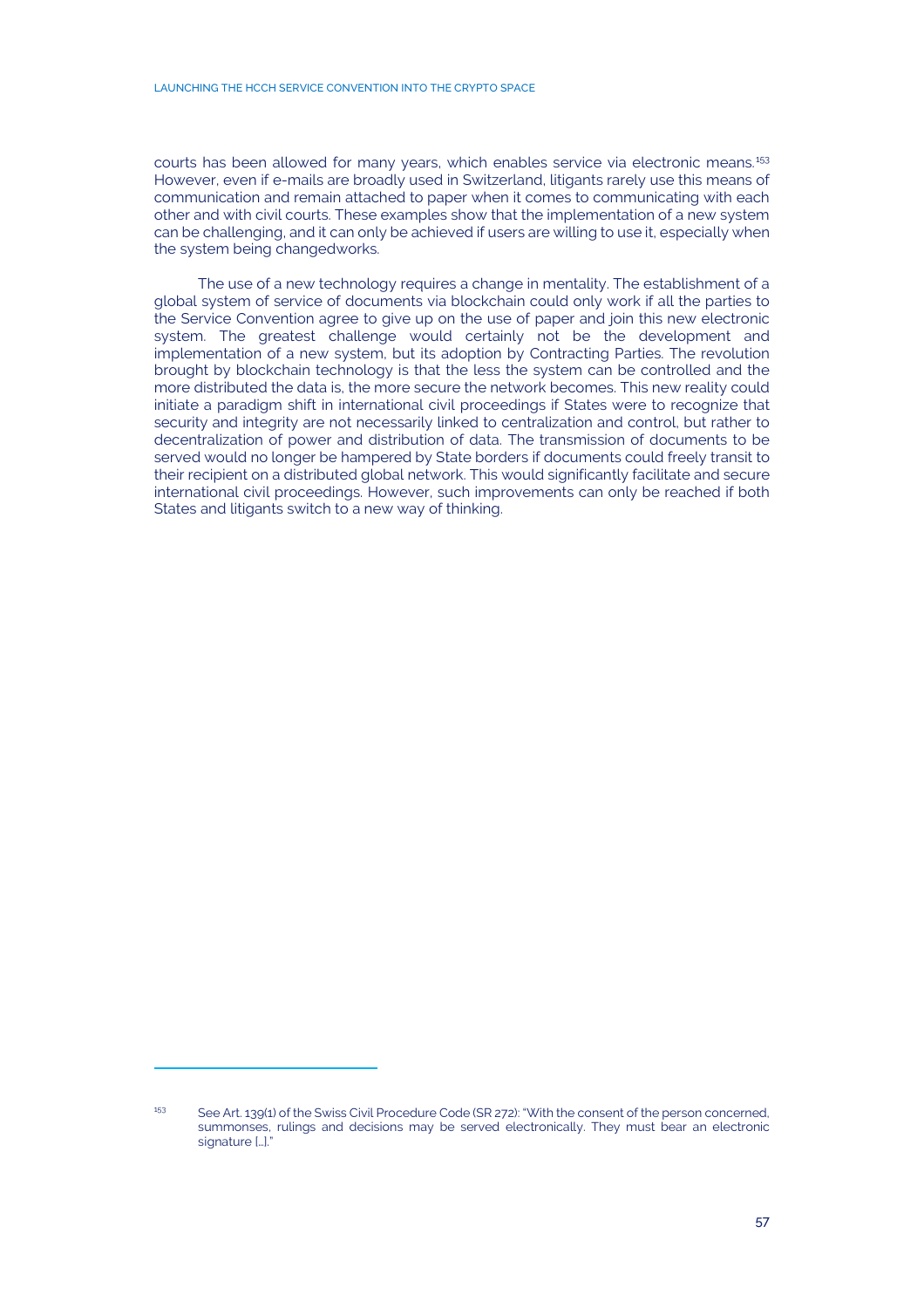## **HCCH a|Bridged Edition 2019**

brought to you in partnership with





Federal Ministry<br>of Justice and<br>Consumer Protection

# **ROPES & GRAY**